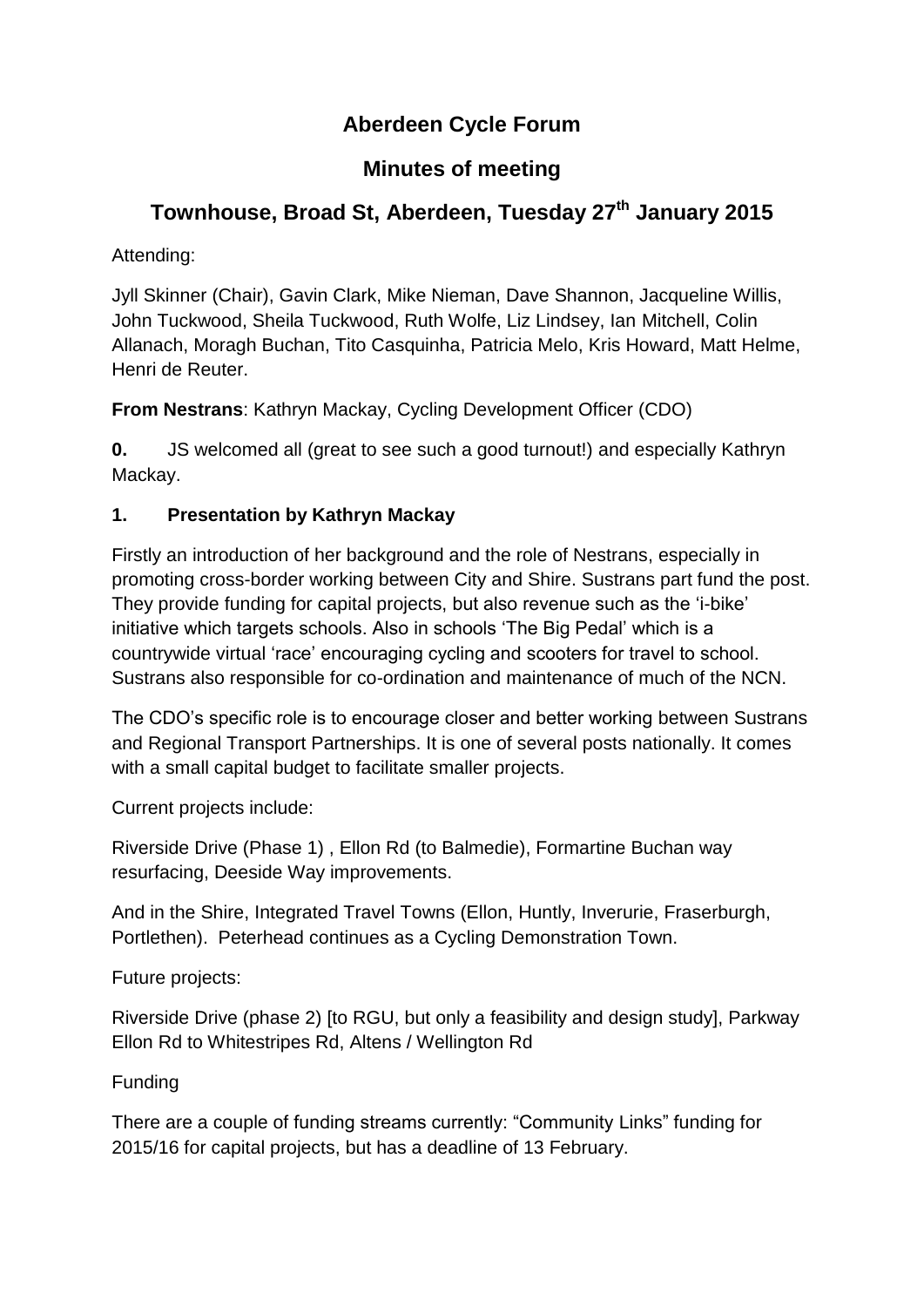Smarter Choices Smarter Places has circa £5m but is only open to Local Authorities to apply. Needs match funding, and has tight timescales [which may mean nothing is likely to happen in Aberdeen?]

Final copies on Nestrans new Active Travel Plan were distributed, further copies can be downloaded from the Nestrans website.

MH asked how the Nestrans ATP links with the City Centre masterplan, for example. It is believed that ACC are currently working on their LTS (Local Transport Strategy) and will begin on a cycling strategy shortly after that. We expect to see progress on that within the next 6 months or so.

MH would like to see an 'ideas' session open to all, and to see evidence that these various strategies and plans were 'joined up'. We need some unconstrained thinking and to take examples from other cities or overseas.

MN asked about future maintenance of whatever infrastructure Nestrans puts in? KM replied that this is indeed an issue. Sustrans likes to encourage some NCN routes to be maintained by volunteers (for example cutting back vegetation). However lack of local authority budgets for maintenance was an issue and could lead to reluctance on their part to participate in projects.

This led to a discussion about the lack of winter maintenance of cycle routes in Aberdeen, which had been very evident and had led to some media attention after a video of numerous falls on ice on the un-gritted Westhill cycle path had been widely circulated. There were numerous comments to the effect that in Shire towns such as Banchory or Inverurie it was evident that pavements received a higher priority over roads, compared with the City where very few pavements, cycle paths or shared-use paths received any grit, even after prolonged spells of ice or snow.

CA wondered whether our pleas to Councillors or officials would be heard better if made in a combined letter? HdR noted that there still seemed to be no awareness of the need for a 'liveable' city.

KM was asked how Nestrans works with businesses? Colleague Don Kent works on Green travel plans with employers. HdR commented that there must be potential for businesses to work together - the economic loss to the city from traffic congestion must be enormous so there is a real business imperative to do more to reduce it. MH pointed out that at our November meeting Cllr Laing had talked about needing a 'business case' to support cycle infrastructure improvements. An increase in economic activity from reduced congestion was a clear example of evidence for such an argument to be successfully made.

#### **2. Minutes of last meeting**

November meeting had been with Cllr Laing, so there were few matters arising. One had been for JS to follow up with Louise Napier what the 'coming soon' or 'in the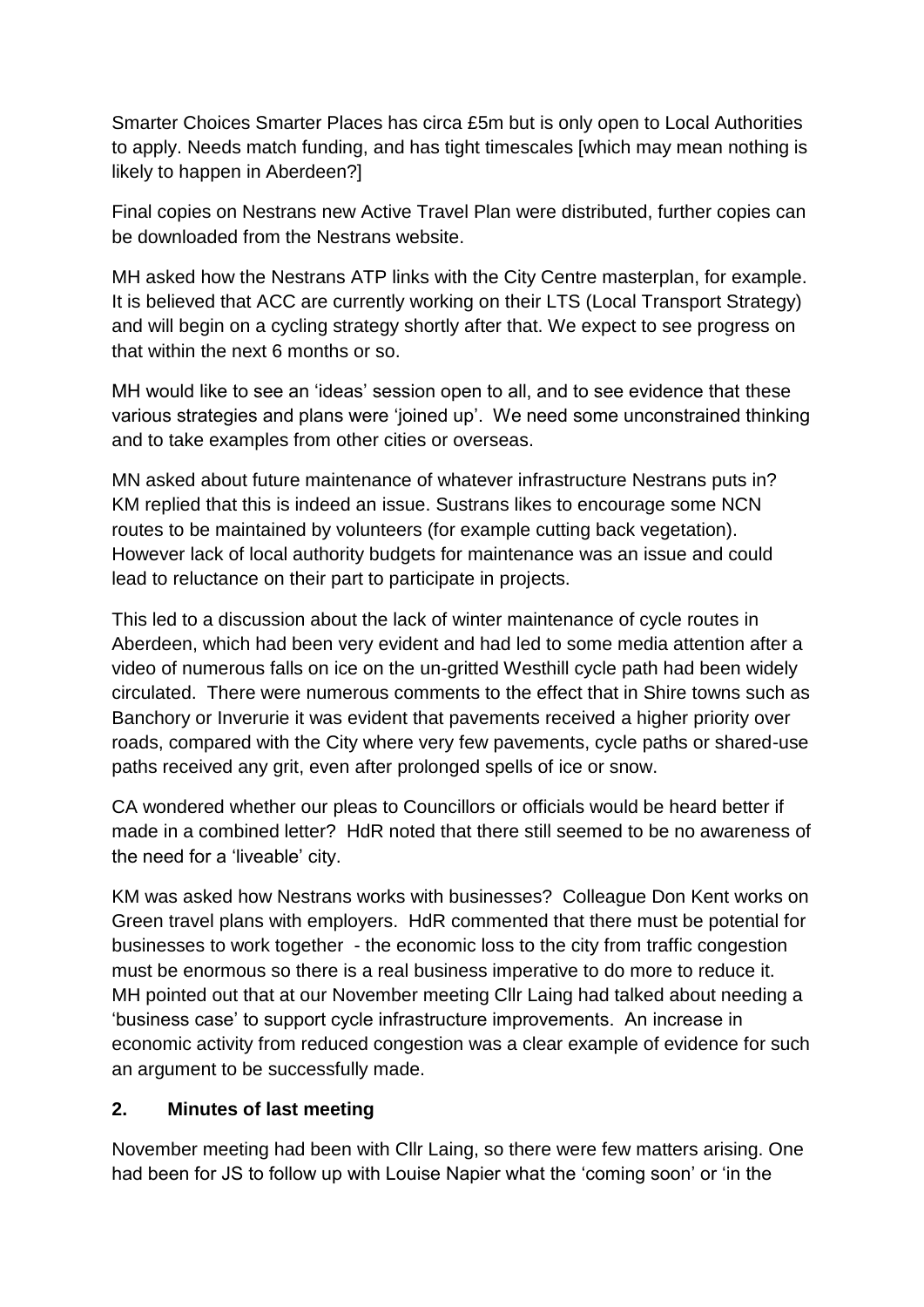pipeline' matters were. LN confirmed work on the LTS (as noted above) and that consultation would be coming soon.

#### **3. Website re-design**

Carl is currently working on a re-design of the website and moving it to a new host. JS and GC had discussed some points of minor re-vamp, but if anyone had ideas for something new or different that they think the website could or should have, please send them in.

#### **4. Consultations**

- Bus lane timing changes all present in favour of bus lane operation times being extended.
- Shell Path the proposal is to install stud lights. Also to re-surface and provide lighting in the underpass at George IV bridge.
- JS had attended the Disability Action Group meeting. They had expressed some concern about shared use paths, both from visibility and hearing impaired members. No specific action arising except for cyclists to take care and remember that the pedestrian ahead may not have seen/heard you coming.
- C, H & I Committee. The issue was what we consider to be an improper use of CWSS (Cycling, Walking, Safer Streets) funding to install parking restrictions which were little to do with walking or cycling but were to do with preventing car parking where it was obstructing access for HGVs to business premises. This has only tenuous links to 'safer streets' and is especially frustrating because there is a list of outstanding projects which ACF has provided to ACC Roads in the past, which could properly be funded from CWSS, but which ACC never seem to get around to. Cllr Yuill had intervened after being made aware of our concerns, but the proposals still seemed to be going forward to the Committee without amendment. It was agreed that we should send a strongly worded response, and that it should be copied to Cllr Laing (Leader of Council) and Cllr Grant (ACC Cycling Champion).

#### **5. AOBs**

- Richard Pelling had sent a few items to JS: Stoneywood shared use path now had some 'Cyclists Dismount' signs installed. Could we follow this up with the developer (Dandara?). F&B way seemed to have diversions in place even when no work underway. ASL still not installed in R turn lane at the HMT end of Union Terrace.
- Winter maintenance discussed again as above.